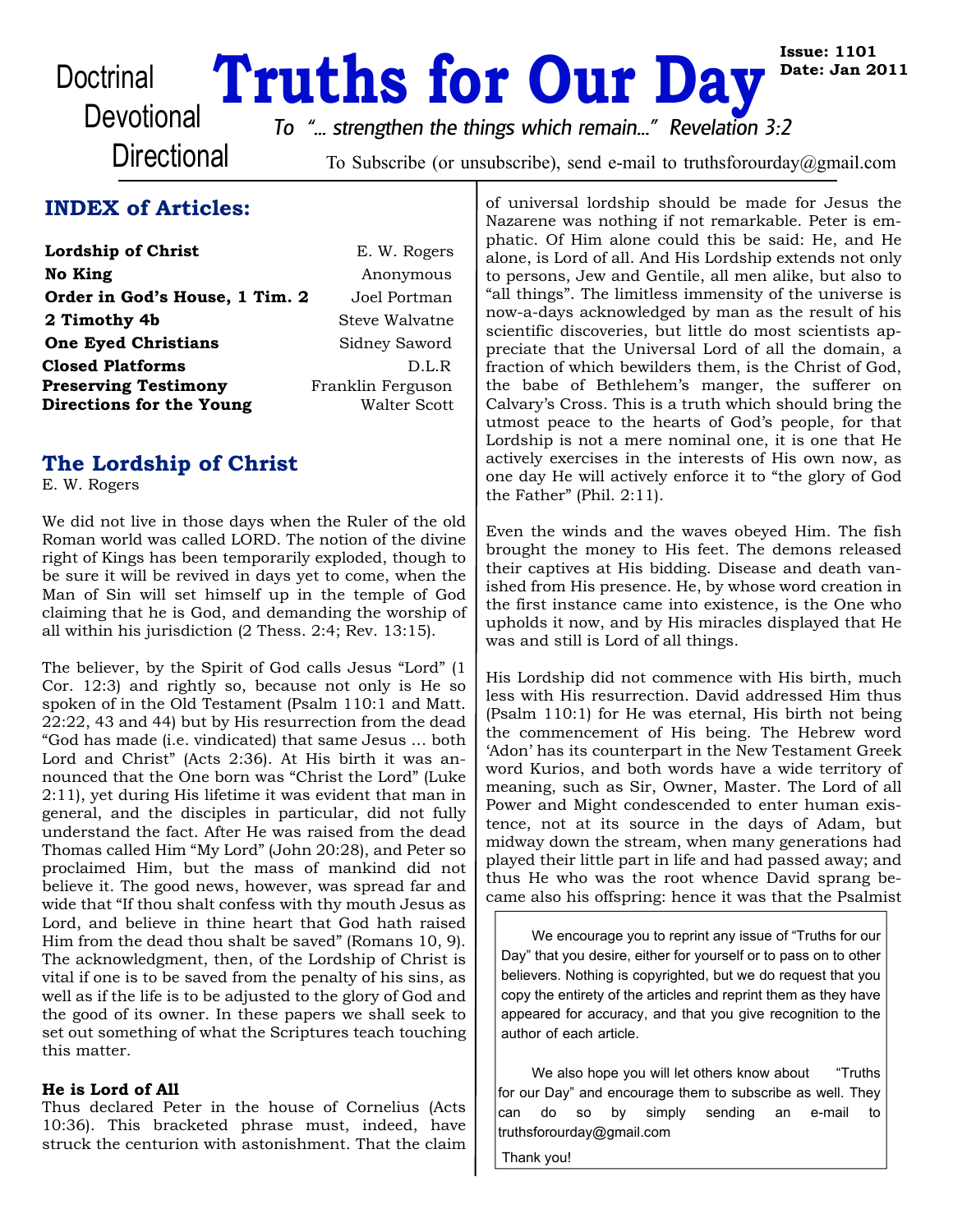"in spirit" designated as his Master, One who was to be raised up out of his own tribe and family.

Not merely is He Lord of all things, but He is also Lord of all people. "The same Lord of all is rich unto all that call upon Him" (Rom. 10:12). Peter, under the direction of the Spirit, had gone outside the bounds of Judaism with the gospel of God's grace, and though this was an initial ministry and not permanent for him —for he was the Apostle of the circumcision (Gal. 2.8), it was perpetuated by the preaching and writings of the Apostle Paul who was entrusted with the gospel of the uncircumcision (Gal. 2:8). "Christ both died and rose, and revived, that He might be Lord both of the dead and living" (Rom. 14:9). His Lordship is over all people without limitation. That is why, in a future day, every knee will bow, and every tongue will confess that Jesus Christ is Lord no matter whether they are in Heaven, on earth or in the infernal regions (Phil. 2:10-11).

There are those who voluntarily and gladly now, in time, confess Him as Lord and, indeed, call Him "My Lord". David did so before He became incarnate (Ps. 110:1); Elizabeth did so at His incarnation (Luke 1:43); Mary did so when He was dead (John 20:13); Thomas did so when He was raised (ibid v. 28); and Paul acknowledged Him as "My Lord" when He saw Him in glory (Phil. 3:8). Have we really done this? If you will examine the lives of all these persons, despite any failures that may be detected therein, you will find that this acknowledgment affected their conduct and so molded their lives that they are worthy of our emulation. David was "the man according to God's own heart", whatever we, with a fallen nature that ever loves to grasp at the unsavory, may say touching his sin with Bath Sheba and its shocking concomitants. Elizabeth's long married life had been governed by the Lordship of Christ (see Luke 1, 6). Whatever may be said of Thomas' skepticism, we cannot but believe that in reverence he shrank from implementing his own suggestion, his words expressing the deep and lasting conviction of his heart. And who can doubt that Mary's whole life from the time of her mighty deliverance was governed by the glad surrender of herself entirely to her Owner-Lord? And the converted history of Saul of Tarsus, which began with the word "Lord" is eloquent testimony to the fact that it was not in word only, but in deed that he owned Christ Jesus as his Lord.

Indeed, it was his habit when referring to Him historically to give Him the title "Lord Jesus". For instance, in referring to the grace of the Lord Jesus, who "though He was rich yet for our sakes He became poor" (2 Cor. 8:9), he did not speak of "Jesus" but gave Him His title. Similarly, when he says "The night in which the Lord Jesus was betrayed" (1 Cor. 11:23). How strange, then, that so many today fail to give Him His due when speaking or preaching of Him, yet they

ascribe to His apostles the prefix "Saint" to which they are not specially entitled above any other of His people! We should eschew this snare. But there are those who "deny the Lord that bought them" (2 Peter 2:1). Here, confessedly, the word "despot" is used, but the gist is the same. They repudiate His proprietary rights over them, whose they were by creation and by whom they have been purchased when "He sold all that He had, and bought the field" in order to acquire the treasure within it (Matt. 13:44). "Our lips are our own: who is lord over us?" they say (Ps. 12:4). They are utterly lawless, insubordinate, rebellious. But their day will come to an end. His Lordship implies His Deity.

#### **Implies His Deity**

This is seen in the use of the word "Kurios" in the New Testament for the word Jehovah in the Old. Kurios is Greek and Jehovah is Hebrew, and Isaiah 40:3 is quoted in Matthew 3:3, which respectively gives these words. The identification is indubitable. John was the forerunner, preparing the way of Him who was God manifest in flesh. There are many such passages in the New Testament, and sometimes it is not easy to determine whether the title refers to the Lord Jesus or to God, the statements concerned being applicable to both because they are co-equal each with the other. This is all the more remarkable seeing that the early Christians were, for the most part, Jews and, therefore monotheistic. They could not on any account sanction the thought of more than one God, but they saw, by faith, in the person of the Lord Jesus "the true God" (1 John 5:20). In fact, it may be that James uses the conjunction "and" in an explanatory way in his Epistle (1:1) and we might read his words as "James, a servant of God, and of the Lord Jesus Christ".

We must not suppose that everyone who addressed the Lord Jesus by the word Kurios recognized this truth. Sometimes, indeed very often, in the days of His flesh those who approached Him thus meant no more than "sir" or "master," an acknowledgment of superiority with the view of getting a need met. This is clearly seen in the English version of John 4:11 and the reader will discern other like cases. In John 9:36 the word "Lord" appears to have the lesser sense: but in verse 38 the greater, for the erstwhile blind man believed.

The recognition of this will give us to see the true significance of the word "worship" in its many occurrences in the Gospels. It does not always imply that the worshipper intelligently apprehend the deity of the One before him. It often was no more than an act of respect, specially in view either of need or of gratitude. But the title Lord, certainly denotes authority.

#### **Denotes Authority**

This is clearly seen in such a passage as John 13:13 and 14. The apostles called the Lord Jesus "Master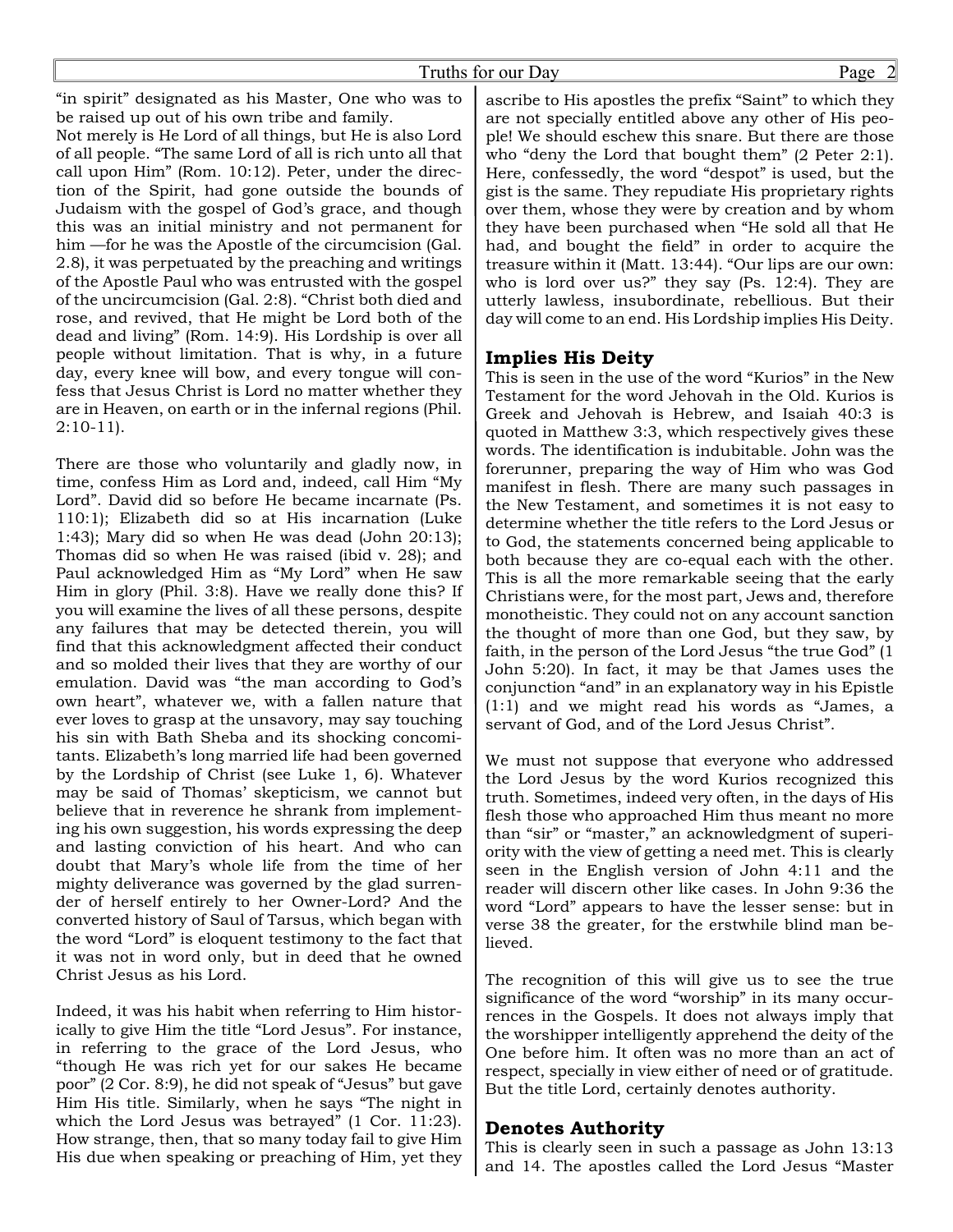#### Truths for our Day Page 3

(Teacher) and Lord", but the Lord Jesus reverses the order and speaks of "Lord and Teacher". The circumstance was that of His having washed the disciples feet: He had given them a lesson in action, not in speech. That action called for imitation, and such imitation could only be acknowledged as a binding duty if they recognized His Lordship over them. How easy it is for us all to be more occupied with the Word than with practice. Luke records "all that Jesus began both to do and to teach" (Luke 1:1), putting action before speech. The two on the Emmaus road spoke of the Lord as one "mighty in deed and word before God and all the people" (Luke 24:19), and here in the Upper Room the Lord Himself places His authority before His teaching. For if His authority be repudiated His teaching will have no effect. But own His Lordship, then His teaching at once becomes authoritative and binding.

It was this that Paul sought to press on the Corinthians, who were apt to ignore his teaching. "If any think himself to be a prophet, or spiritual, let him acknowledge that the things that I write unto you are the commandments of the Lord. If he does not recognize this, he himself should not be recognized" (1 Cor. 14: 37-38 NEB). Paul was not imposing on the Corinthians his own fancies or whims, for they could never be binding. But the Lordship of Christ implies that His word has the effect of a command, and calls for prompt obedience.

Is this the reason why there is everywhere so much departure from scriptural patterns; why the writings of Paul are brought into question; why there seems to be a desire to evade the plain teaching of the epistles under the plea that they are written for conditions that then existed —which conditions do not obtain in our day? Many fail to see that such writings embody principles which are applicable at all times.

The reader would find it a most profitable study to go through Paul's first letter to the Corinthians and note how frequently he speaks of the Lord Jesus Christ, Jesus Christ our Lord, the Lord Jesus, and so on. It is in verses 2, 3, 7, 8, 9, 10 of the first chapter to say nothing more of the rest of the Epistle. He speaks of the "Lord of glory"  $(2:8)$ : "the mind of the Lord"  $(2:16)$ ; services given by the Lord (3:5); the knowledge of the Lord (3:20); the examination at the coming of the Lord (4: 4-5); and so we could go on through the whole letter. The Lordship of Christ is the authority for disciplinary action (ch. 5) and the demand of cleanness of life (ch. 6). On his authority Paul can legislate in regard to marital relationships (ch. 7). To us, he says, there is but one Lord, Jesus Christ (8:6 RV). It is the Lord who has regulated touching the maintenance in material things of His servants (9:14). No less than seven times does he use the title in connection with the Lord's Supper (ch. 11, vv. 23-32). The title

stands at the gateway of the apostolic teaching touching church gatherings (12:3) and the whole of chapters 12-14. Both Paul and Timothy work under the same Lord and their plans are subject to His permissive will  $(16:7-10)$ .

One can imagine that the Lord, who walks in the midst of the lampstands (Rev. 1.) would say to many today "Why call ye Me Lord, Lord, and do not the things that I say" (Luke 6:46). It will not suffice to say that we have preached: we have done many wonderful things; we have eaten and drunken in His presence (Luke 13:26). That will be of no avail in that day. It is all too easy for us to rest on the doctrine — and it is a scriptural one — of the eternal security of the believer and yet so to live that we repudiate day by day His claims of Lordship. That repudiation shows that we are not true believers, and are not entitled to claim the security which belongs alone to those who in truth "confess Jesus as Lord". These are solemn thoughts, and those of us who are most vocal and who are most before the eyes of our brethren need, of all men, to be the most careful.

#### **Personal Responsibility**

Each one has a responsibility to the Lord and this Paul enforces when dealing with matters in which believers do not see eye to eye. The reader should peruse Romans 14 and the early part of chapter 15. He speaks of the master (kurios) in 14:4; of the Lord no less than three times in verse 6; and likewise three times in verse 8. He cannot stress it too much. We are not responsible to our brethren for our actions — for our liberties or for our forbiddings, but to the Lord, and each of us will give an account of himself to God. This is often forgotten and we are prone to draw a line which our brethren must toe because it is one which suits us. But not all have the same faith or the same liberty. Some are weak in their conscience, and others are strong. We must not despise nor must we condemn. They are our brethren for whom Christ died: why then should we despise them? We are not invested with judicial authority over them: why then should we judge them? It will suffice if we can give a satisfactory account of ourselves in respect of things which we allow or disallow in our own lives. That is as much as we can manage.

The true Christian loves to serve God and aims to please God, and fears to offend God, and that not occasionally, but habitually. Is this the case with each of us?

No man understands or lives upon the doctrines of the Gospel, who does not prize and practice its precepts. The doctrines rightly understood lead into fellowship with God; and the man who enjoys fellowship with God is concerned to walk by the precepts of the Word of God. It cannot be otherwise.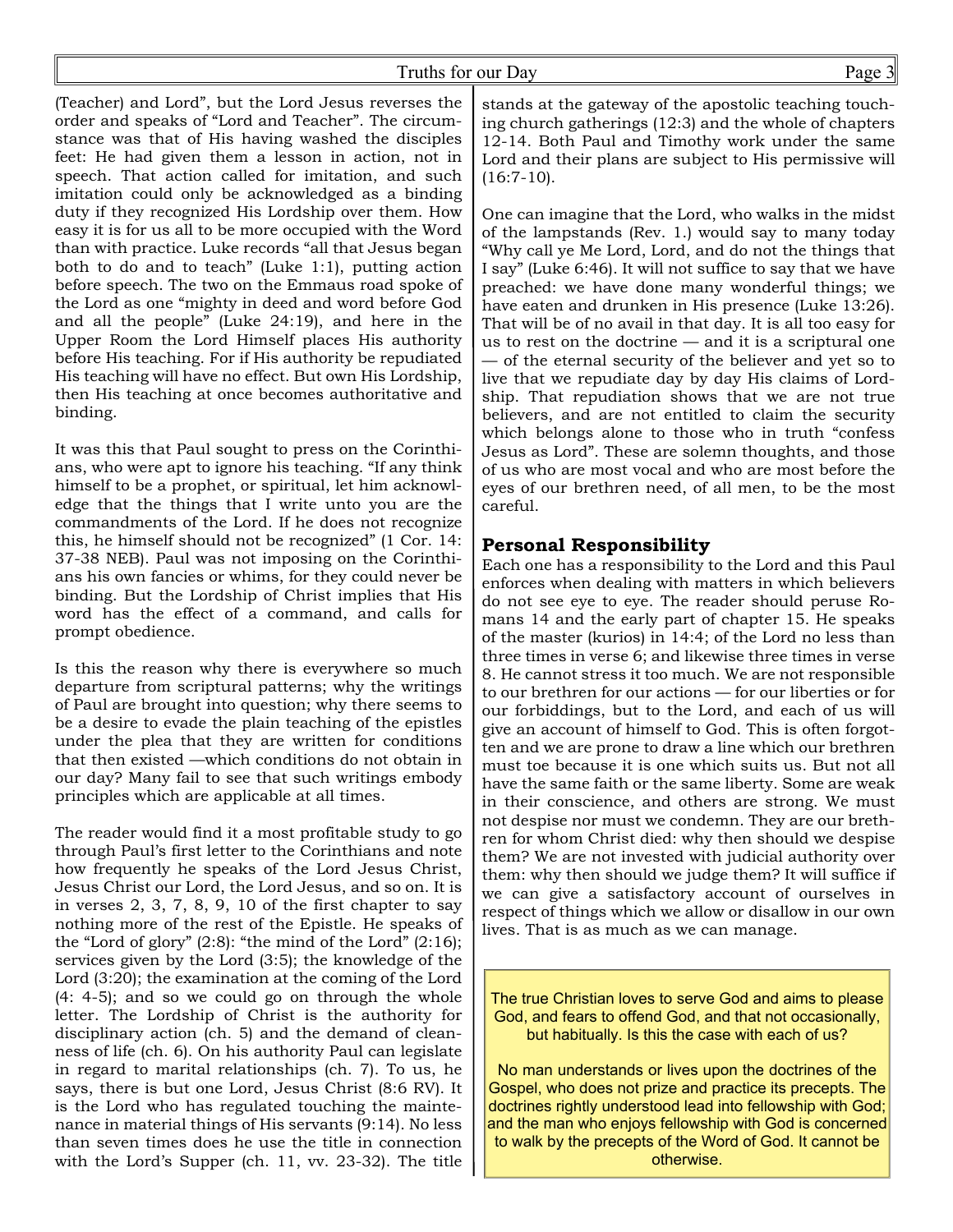# **Without a King**

A Nation without a king—a people without a visible head! Such was Israel, God's ancient people, once upon a time. How odd they must have looked when compared with the nations around. Those nations had their kings; but Israel had no king—at least none whom the world could see. They owned "Him who is invisible". How helpless they must have appeared in the sight of the nations! Their condition, as a people without one visibly ruling over them, must have seemed nothing short of "foolishness" in the eyes of the uncircumcised. The faithful Israelite, no doubt, could point upward and say, "Our King, our Ruler, is yonder: the Lord reigns over us". Yet all this would be utterly beyond the comprehension of those who were aliens from the commonwealth of Israel.

But Israel's eye was getting off the Lord; and, even after raising their Ebenezer and saying, "Hitherto hath the Lord helped us" (1 Sam. 7:12) , we see them in the very next chapter boldly demanding a king! Hitherto the Lord had helped them; now they were going to get some other one to help them. They did not exactly mean this; they would not have admitted it on any account. No; they would still look to the Lord all the same; but, in addition to that, they wanted a king. "Now," they said, "make us a king to judge us like the nations" (1 Sam. 8:5). The anointed eye can easily perceive here that when Christians get away in soul from the Lord, there is at once a craving for something that will please the sight--a desire for an outward appearance of strength. When a company of believers get cold and carnal, there springs up a wish for something or some one to lean, upon. The carnal eye soon wearies in looking at the things that are not seen and eternal (2 Cor. 4:18). The flesh cannot wait upon God; nor can it understand how we are to be ruled by one away in the heavens, who cannot be seen. In the history of the Church how painfully this has been verified. In the condition of things around how plainly it is exhibited!

It may be asked, what connection can there be between Israel wanting a king, and the people of God now? There is a very striking connection; and, in these ancient records, there are very solemn lessons for us on whom the ends of the world are come. God's ancient people, Israel, were His chosen earthly people; and they had no king, and they had no lack. The Lord reigned over them, as Gideon once reminded them in a moment of their weakness (Jud. 8:23). While they were content that the Lord should reign over them, all went well, although they must have appeared "a feeble folk" in the eyes of the nations around, and "not like other people at all". This is so far clear. Well, in the present day, God has chosen heavenly people—that is ourselves, we who are saved; and, like Israel of old, we are ruled by One whom the world cannot see. In other

words, we have no visible head; and, praise His name, we have no lack. How similar is our condition to that of Israel of old.! Indeed, the only difference seems to be that they were God's earthly people, while we are His heavenly people. We gather round One who is revealed only to faith. The carnal eye cannot see Him. And thus we are often told: "But you have no head over you". Quite true, so far as visible, or an "ordained," head is concerned. But we have a Head--even Him who is "Head over all things to the Church, which is His Body". Unto Him we gather--His name alone the rallying word—His person the attractive power—His Word our guide. Our coming together in such a manner, as an assembly of God's people, must appear "foolishness" in the eyes of the world. It cannot be otherwise. Scripture plainly says that "the natural man receiveth not the things of the Spirit of God, for they are foolishness unto him; neither can he know them, because they are spiritually discerned" (1 Cor. 2:14).

Now look at that company of believers gathered to the Name of the Lord Jesus Christ, to wait on Him, to worship Him. They are, it may be, bowed in silence before the Lord, waiting that the Spirit may distribute to each severally as He will (1 Cor. 12:11). There is no chairman or president to "keep things in order". The company seems to be gathered round nobody. In the eyes of the worldlings the spectacle must be "weak and beggarly" in the extreme. But God has told us that in their eyes it shall be so. If it were man's order of things, man would like it; but because it is God's order of things, the flesh rebels against it. Such has ever been the case. Scripture and experience alike testify that God's order of things is not approved by the multitude. The cry of the people was, "Nay, but we will have a king". And the answer of the Lord was simply this: "They have rejected Me". It mattered not how Israel might explain the matter, or justify themselves, the divine conclusion was this: "They have rejected Me".

Then, beloved, we need not be surprised if the, "ways that be in Christ" seem strange in the eyes of the world, and even in the eyes of many who are the true seed. Be it ours to be faithful, that with undimmed eye we may set the Lord always before us, praising Him that although our position is one of seeming weakness in the sight of all around, yet our habitation is in the Rock, in whom is everlasting strength. The Lord would have us lean only on Him, whom having not seen we love. Thus we raise our Ebenezer, saying, "Hitherto hath the Lord helped us". It is God who hath blessed us heretofore. To Him alone let us look to bless us still. WIS Nov 1943

Many choose rather to be great than humble; forgetting that only they who choose to be humble, are truly great.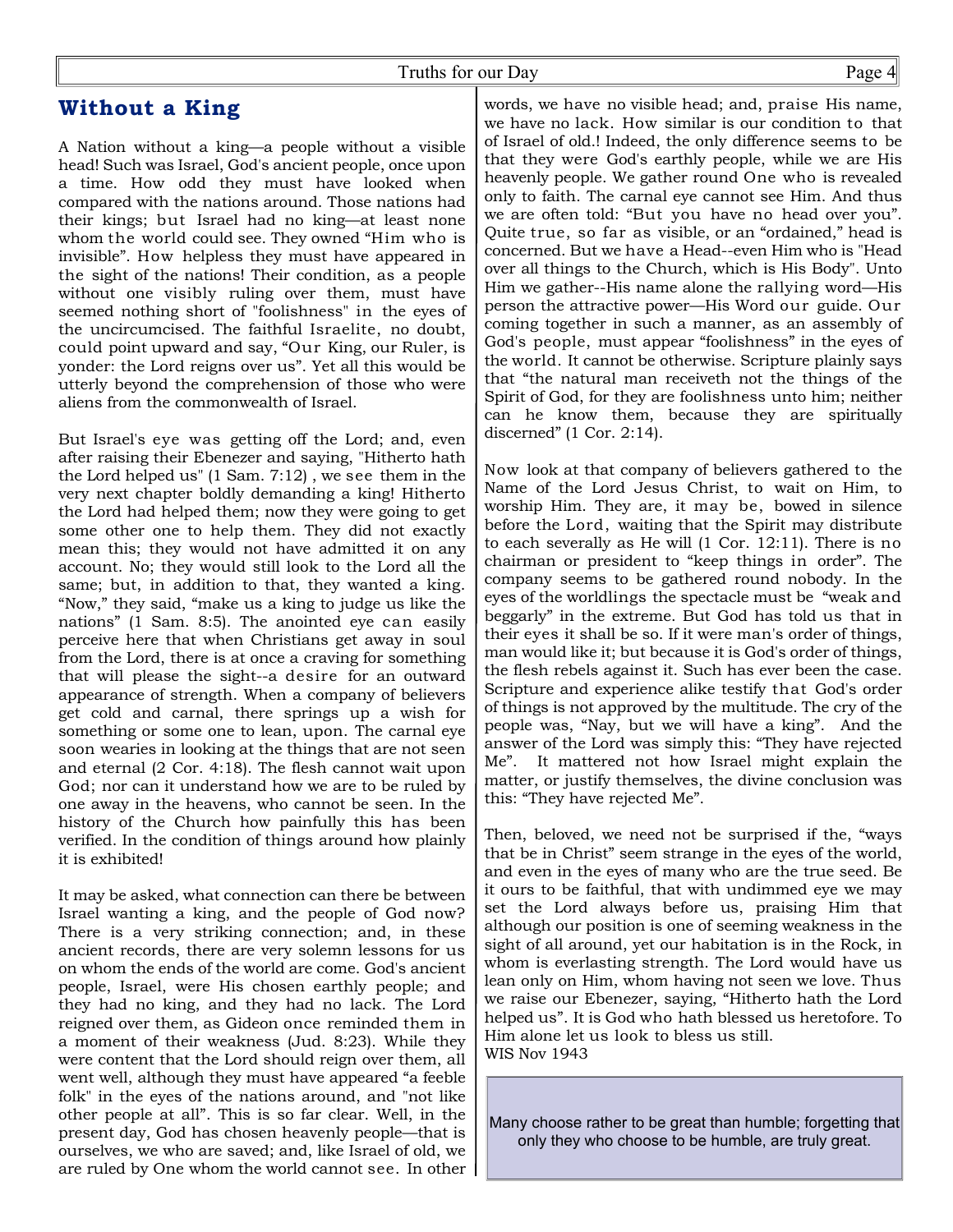# **Order in God's House**

1 Timothy 2:8-15 Joel Portman

In a world of disorder and rebellion, it delights God's heart to see saints who seek to maintain and display those principles that originated in His purposes, instituted first in creation. Those principles include the headship and leadership of the man and the submission and proper decorum of the woman. The fall of man in sin introduced an attitude that diminished the first and sought to erase the second. We see a world today where God's order is ignored, man's responsibility toward God is rejected and where the woman's place is denied. The assembly is responsible to display those qualities that are pleasing to the Lord and give honor to His name.

Paul emphasizes this order here as well as in other of his epistles. This is not "Paul's prejudice against women", nor is it man's opinion. This teaching is according to godliness and which is essential to maintain a proper testimony for God in the world. In general, the current practices of the world religiously and socially have rejected these principles, for men are not allowed or expected to lead in prayer in every place, nor are women expected to manifest subjection or suitability in dress. Even in assemblies, practices are creeping in which are undermining both aspects of this truth.

In this section we will see 1.v 8, Activity of Brethren, 2. v 9-10, Adorning of Sisters, 3. v. 11-15, Attitude of Sisters.

#### **Activity of Brethren v. 8 Who are to Pray:**

Paul, by apostolic authority, declares his will (God's will) for brethren regarding prayer. It is not "men" in general (Gr. "Anthropos") , but rather "the males" (Gr. "Aner"), who are to pray "everywhere", or "in every place". This obviously doesn't preclude sisters from praying, but rather it indicates that where both are present, the males are to take the public part and lead the company in prayer. These places are wherever the saints are gathered, mainly in assembly capacity but also wherever both brethren and sisters come together. In the early church, there are no special buildings designated as "churches", but the saints met wherever they were able. As to gatherings outside the local assembly, we do not find them in the New Testament, so the principle would seem to apply in all cases. Obviously, this is not a practice that is normal in "churches" today, mainly only in local assemblies.

#### **How they are to Pray:**

"Lifting up holy hands", is not necessarily a physical act, though it may have been true among Jews especially. "Standing to pray with upraised hands was

regarded as reverent among the Jews and was common in the early church," (First Timothy, D. Edmond Hiebert). However he also says, "The important thing is not the bodily posture but the inner life". Paul means that those who lead God's people in prayer must be those who are morally suited, not allowing unjudged sin in their lives nor engaging in practices that are wrong. Holding up hands in prayer would signify presenting to God a clean, separated life. "Without wrath" would indicate that they are enjoying right relations with their brethren, and "without doubting" indicates a right attitude toward God, having confidence in Him.

Public prayer does not require spiritual gift, nor does public worship; however, it does require a spiritual and moral fitness to represent the company of believers before God, since one who prays in such a manner is not praying solely for themselves but for the entire assembly. In public prayer, it is not what "I" need or what "I" want, but such prayer includes all the saints and represents those who also pray, even if silently. It should be the exercise of all the brethren to be able to fulfill their responsibility and to enjoy the privilege that God has given to them.

#### **Adorning of Sisters v. 9-10**

When man sinned in Eden, God clothed the sinning pair (Gen. 3:7). This indicates that His will is that the body should be covered in a suitable manner. One snare, or trap, that came into the world by man's sin has been that of physical emphasis in which the object of dress is not to cover one's body, but to expose it, to display and to decorate it, to make a show of it. God's people are not to follow that pattern of dress nor behavior. They must be marked by modesty and control in both aspect and in all areas of life. We quote James Allen (What the Bible Teaches, First Timothy), "Generally, dress expresses taste and interests and, in fact, displays character; thus how a woman dresses shows what kind of a woman she is. While the apostle has still in mind the gatherings of the saints, inevitably the subject has wider implications, for the habitual and daily apparel of the sister reflects what she is."

The expression, "in like manner" connects this instruction with his expressed desire in v. 8. This only continues the teaching giving God's purpose for saints in relation to assembly gatherings. The praying is not only when an assembly is "officially" gathered, and neither is the principle of a sister's adorning. This is to mark sisters in all spheres of life since it is also a part of the testimony of a local assembly. "Neither is the Apostle limiting the exhortation concerning the adornment of women to the times when they assembled themselves with the church and took part in silent prayer. The following context makes that clear," (1 Timothy, W. E. Vine) "Adorn" indicates an orderly arrangement, preparation, not slovenliness in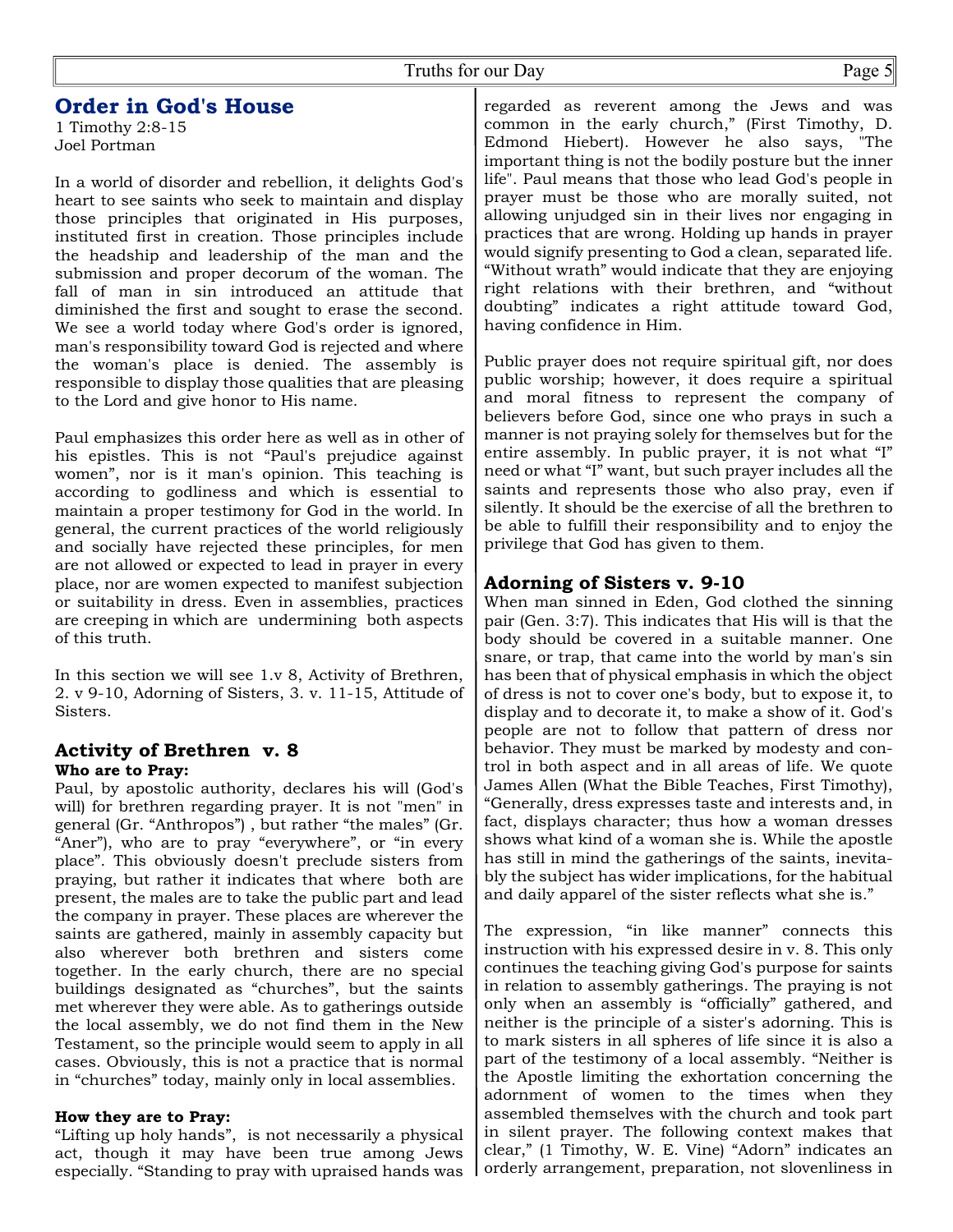dress or appearance. It is the same word as in Tit. 2:10, 1 Pet. 3:5. But the arrangement is to be that of modesty, a shrinking from all that unbecoming or immodest (including clothing that is revealing or not suitable to represent Christian testimony) and "sobriety", or showing self-restraint and spiritual control of one's person. It is not of the outward display that the world practices, with ostentatious arrangements of hair involving gold or pearls, nor the decoration of one's body with ornaments or putting on of garments for the purpose of making a show. Our dress and behavior should manifest to others that we are not of this world, and that we desire to represent godly character and conduct by outward appearance as well as behavior. There is a manner of dress that reflects the godly character of our sisters, and while they do not take a public part, they have the privilege of manifesting a testimony for Christ by what is seen. Sadly, many of our sisters are not only dressing according to the pattern of our degenerate world, but even coming to the meetings of the assembly dressed in such an unbecoming manner. May we get back to God's Word and its pattern for God's House.

### **Attitude of Sisters v. 11-14**

Subjection of the woman to man was another principle that God instituted in the Garden of Eden (Gen. 3:16). Mankind has been rejecting this principle related to man's fall along with the previous aspect of proper clothing of the body. Satan seeks to deceive and motivate mankind to reject God's principles and deny the effects of man's fall. The assembly and God's people in this world are a continuing testimony to that reality as well as manifesting subjection to God's will by their lives.

Here it is not the snare of physical emphasis but it is the snare of spiritual excess. It speaks against the tendency of a woman to move out of her sphere and usurp the place God has given to the man. She is instructed to maintain silence in the gathering of the saints (so far as speaking publicly) and to learn in subjection. God has not given her a public place, but that is not to say that she doesn't have a very important place among God's people. When brethren and sisters are come together, this is to be the prevailing principle. We find that older sisters are told to teach younger sisters privately (Tit. 2:3-4) and we see other examples of sisters teaching in private, sometimes along with their husbands, as Priscilla with Aquila (Acts 18:26). This instruction does not cover those instances. She is not to teach men in such a public gathering (this precludes women preachers) or to exercise authority as being in a place of control. Since the principle of her adorning prevails in every aspect of her life, so does this principle of her silence whenever believers gather together, whether

an "official" assembly meeting or not. God has given that place to men, and the reasons for this principle follow.

#### **Principle of Creatorial Priority.**

When God created mankind, He created man first, and indicated that he was to have the position of headship and authority in human life. This wasn't Paul's prejudicial order, but this is clearly what God was declaring in creation. The woman was created from man to be a "help" that was suitable to him. She was to play a supporting role, not that of leading or control outside her sphere.

#### **Principle of Spiritual Failure**.

The second reason was that it was the woman who was deceived by the devil, not the man. He knowingly took of the fruit whereas she was thoroughly beguiled. The expression "was in the transgression" (present tense) signifies a continuing state, an abiding result of her sin. What she did has brought "permanent effects of her act", (1 Timothy, W. E. Vine).

As is well known, there are many interpretations of v. 15. It seems that out of them all, the best way to understand this teaching in the context of the passage, is that womankind will be preserved (from fall and sin) by recognizing and remaining in subjection to God's order and continuing in that sphere. That Godordained sphere is in relation to the home, raising children (a very important work that is crying to be done with exercise today), and manifesting faith, love and holiness within the sphere of self-control. We think of the tremendous value and importance of that sphere in the lives of the mother and grandmother of Timothy as their influence was seen in his life for God (2 Tim. 1:5). When one moves out from the place that God intends for them and determines to act independently or in rebellion, there will be the inevitable result of a fall taking place and ruin resulting. May God help us as His people to recognize the importance of God's all-wise order for His people and may we be consistent in profession and practice to recognize and act according to it, whether we are brethren or sisters.

The Lord thinks most of them who think least of themselves; He looks upon the contrite with pleasure, and takes up His permanent residence with the humble.

# **2 Timothy 4 Part 2**

Steve Walvatne

## **Paul's Change**

Having looked at **Paul's Charge** in Part 1, we come now to the second section of this chapter (vv.6-8)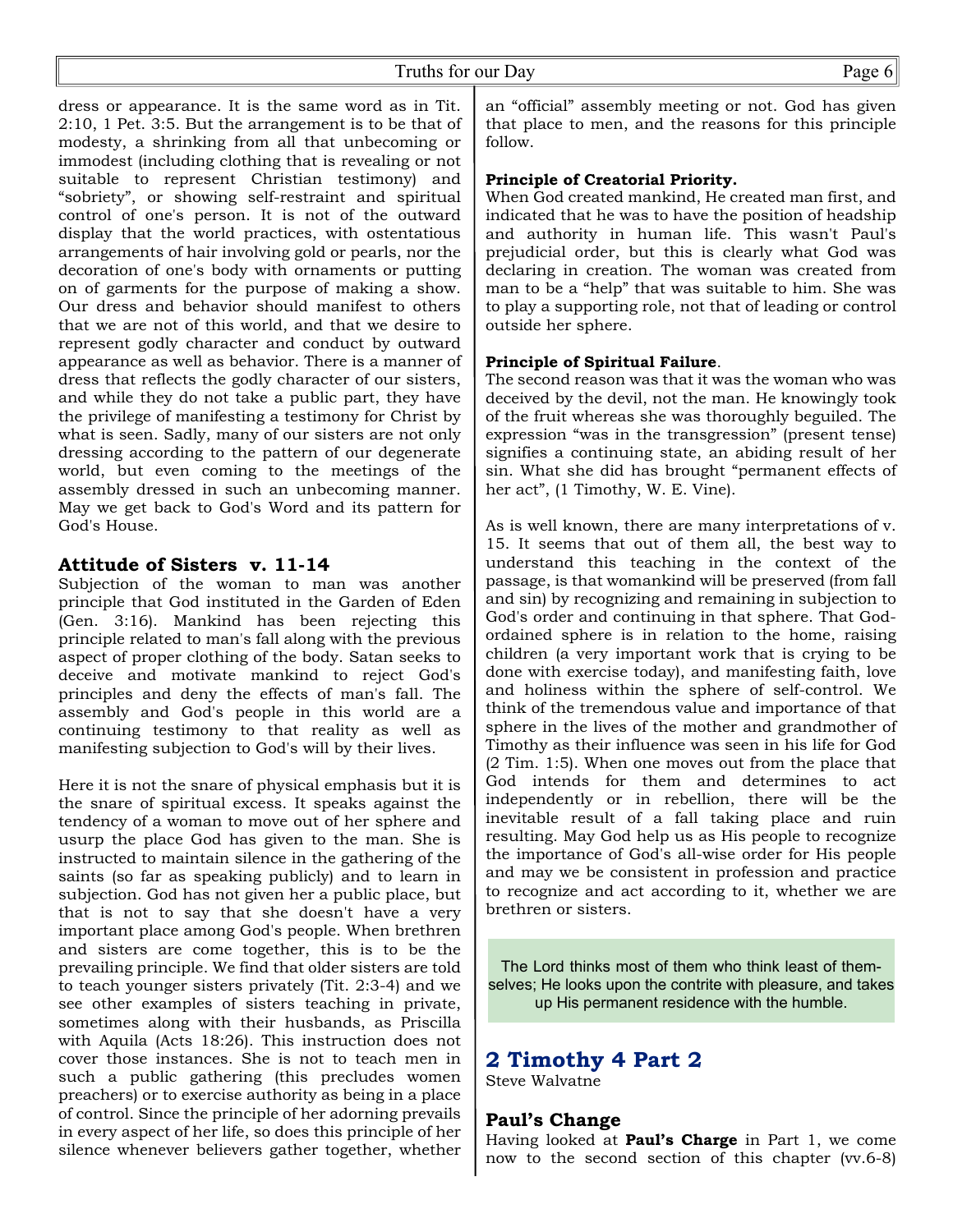where Paul speaks of the glorious Change that's about to take him from time into eternity. In verse 6 he addresses THE PRESENT, in verse 7, THE PAST, and in verse 8, THE FUTURE.

**THE PRESENT**: "*For I am already being poured out, and the time of my release is come*" (JND). This literal translation describes Paul's attitude to the current extremity. Judicial deliberations were rapidly working against him; he expects no reprieve. The solemn charge to Timothy in verses 1-5, is especially urgent because "I, Paul (emphatic) am about to be martyred". That martyrdom he likens to a Drink Offering or libation poured out before God. Under law, Drink Offerings consisted of "strong wine" (Num. 28:7), a substance typifying "unadulterated joy" in that it "cheereth God and man" (Jud. 9:13; Ps. 104:15). These joyful outpourings always occurred in conjunction with the combined Meal and Burnt Offerings, signifying the delight that God and the offerer found in the fragrant life and death of the Lord Jesus. Paul's aim from conversion was that Christ might be magnified in his body, "whether it be by life or by death" (Php. 1:20), and now he pours out his life as an ultimate declaration of joy in the Person and work of his Savior. That pouring out – his martyrdom – was both volitional and violent. While tried, convicted, and sentenced to death by Rome, he could face Nero as his Lord faced Pilate and say, "Thou couldest have no power at all against me, except it were given thee from above" (Jn. 19:11). Yet humbly, and with joy, he submits to God's will, enduring a violent end at the hands of executioners. He's well aware that the "decisive time" of his "release" (for that's how he views it) is imminent; that the stakes to his earthly tent are already being pulled in anticipation of his exodus to heaven.

**THE PAST**: "*I have fought the good fight, I have finished the course, I have kept the faith*" (RV). Paul contemplates his past service as: (1) **A LAUDABLE CONFLICT**: "*I have fought the good fight*." From salvation's day onward, Paul waged a relentless battle against evil, "a ceaseless, strenuous conflict with Satan and his minions, with evil men, and with forces of spiritual wickedness" (D. Edmund Hiebert: *2 Timothy*). That fight was a "noble" one, and it remains so today. As combatants, we take our stand on hostile soil – soil stained with the Savior's blood and that of a million martyrs – and there, mid the struggle, we lift our banner heavenward. This is a *battleground*, not a *playground*, so in the spirit of John Darby we glance homeward and say, "*I've no thought in the waste to abide*." Wrote Maclaren: "This world is not to be for us an enchanted garden of delights…We are here for serious work; let us not be too eager for pleasures that may hinder our efforts and weaken our vigor" (*Expositions of Holy Scripture*: 2 Timothy). (2) **A**

**LENGTHY COURSE**: "*I have finished the course*." It was a marathon, not a sprint; a route that stretched over many years, entailing numerous circumstances. Paul rejoices at the goal line, grateful to have finished the arduous journey, for many don't finish. Instead, they become distracted or disqualified; something hinders their progress (Gal. 5:7) and obstructs their vision. For these, looking back is hard, because the past is checkered with failure and clouded by regret. But Paul maintained his focus and ran obediently, living in view of the "ages to come" (Eph. 2:7). (3) **A LARGE COMMITMENT**: "*I have kept the faith*." Life was no aimless venture to Paul, but a thing of dire consequence. He'd been entrusted with a sacred deposit of truth – "the faith" – and felt its solemn obligation. Earnestly he'd *preached* it, *practiced* it, and *preserved* it from enemy encroachment. Now he transfers that deposit unmolested to Timothy. It's in our hands today: how have we handled it? Loosely? Lightly? Loyally? The measure of our commitment will be manifested at the Judgment Seat of Christ.

**THE FUTURE:** "*Henceforth there is laid up for me a crown of righteousness, which the Lord, the righteous Judge, shall give to me at that day: and not to me only, but unto all them also, that love His appearing*." Paul rejoices in righteousness. He'd known the hurt of earth's injustice, but that's about to change. Ahead lays heaven's true verdict of his service and with it the victor's crown (*stephanos*), which he and all that habitually "love" or "set their hearts on" (NEB) Christ's appearing, will wear. "Alone in his dungeon, alone before his judge when 'no man stood by' him, soon to be alone in his martyrdom, he leaps up in spirit at the thought of the mighty crowd among whom he will stand in that Day, on every head a crown, in every heart the same love to the Lord whose life is in them all and makes them all one" (Maclaren). What an incentive these words would be to Timothy! What an incentive they should be to us!

(Continued)

The less a believer has to do with God in prayer, the more closely does that believer resemble a man of the world. Let us see that we do not become like them that go down into the pit.

# **"One-Eyed Christians"**

 Or "Blind to God's Viewpoint of Things" Sidney J. Saword, Venezuela, S. A.

*"On this condition will I make a covenant with you, that I may thrust out all your right eyes, and lay it for a reproach upon all Israel"* (1 Sam. 11:2).

The incident related in this chapter is such as would arouse the righteous indignation of every human heart. Nahash, the Ammonite, had the defenseless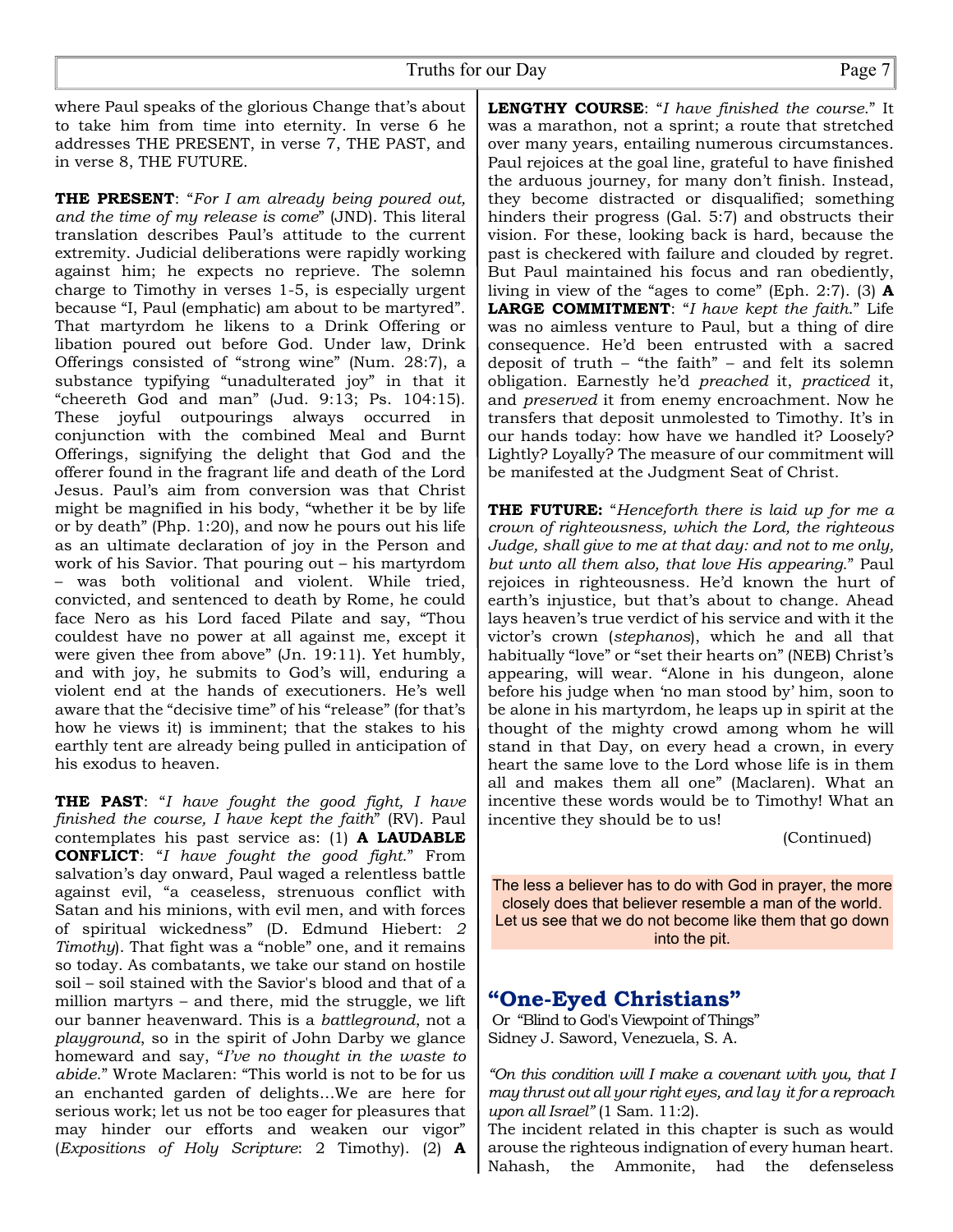inhabitants of Jabesh-gilead under his power. They made no attempt to resist him but plead for a treaty of subjection to him. His ruthless terms were that they permit him to thrust out their *right* eyes. This would mean losing their principal line of vision. Saul's prompt and noble response to the S.O.S. message from that city stands out as probably the most commendable act in his life. He delivered Jabesh-gilead, and their gratitude never died out, for the dark closing chapter of Saul's sad history is illuminated by the beam of kindness and respect shown to his memory by that people. Their valiant men went to Beth-shan, took the bodies of Saul and his sons from the wall, where the Philistines had hung them in mockery, brought them to Jabesh and after burying the bones, fasted for seven days.

However, there is a most important spiritual lesson underlying this inspired record. Jabesh means *dry.* This becomes true of us when we are not enjoying the benefit of the "Upper Springs" of fellowship with God, and the "nether springs" of fellowship with His people. When the channels are open and clean between the mighty aqueduct of God's love (Jer. 31:3) and our souls, then they are kept as a watered garden (v. 12). But like Israel, when they robbed God of His rightful place amongst them, we too may become "as a garden that hath no water," that is: dry! (See Isa. 1:3 and 34).

Nahash means *Serpent,* and is a picture of Satan, the great adversary of our souls. He has us at a disadvantage when we are dry, and we are unprepared to resist his relentless imposition. Like Nahash, Satan seeks to gain a strategic advantage over the Christian. He does not claim both eyes, but the *right* eye. Some might think it not too bad as long as they have one eye, and that they could manage to get along in that way. But however well this might work out physically, it only spells disaster in the **spiritual sphere**, for the RIGHT EYE would indicate. the *Christian's principal line of vision;* that spiritual faculty of discernment by which he can see things from God's viewpoint. The left eye would suggest that inferior line of vision—the human or natural viewpoint. What a tragedy it is when our spiritual vision becomes impaired!

The great hero Nelson put the telescope to his blind eye, and although it worked well in his case, it is not so in the present day when Christians put the telescope of prayer to a sightless right eye. They ask amiss; God's glory is not uppermost in their thoughts when they present their petitions. When it is a matter of deciding some important question, they regard it from a natural point of view, and they might even find this to work out to their temporal advantage.

In Lot we see an example of this. He only considered the natural advantage of pitching his tent towards Sodom. It was apparently a "great stroke of business," but what

was the ultimate result of not making his choice from a spiritual point of view? He vexed his own soul, he courted the contempt and anger of the ungodly, saw God's awful judgment meted out on his wife, lost all his possessions and finishes with his name indelibly besmirched with shame.

Today we are exposed to the danger of deciding things from a natural viewpoint rather than from God's point of view. It may be a question of where we shall move to; what line of employment we shall engage in; how we shall run our home or bring up our children. Let our preeminent object in all these be to please and glorify God, or otherwise, even though there may be temporary prosperity in material things, the inevitable and ultimate outcome will be bitter remorse and irreparable loss.

If, like the people of Jabesh, the believer should be assailed by Satan's overwhelming power, he has One Who is infinitely greater than Saul, Who understands, sympathizes and is ready to deliver from the wicked one. He can flee to that Great High Priest above, the Lord Jesus Christ, Who is able to succor them that are tempted (Heb. 2:18). Thus the Apostle Paul could testify: "*Thanks be unto God, which always causeth us to triumph in Christ."*

"When Satan tempts me to despair, Telling of evil yet within, Upward I look and see Him there Who made an end of all my sin."

Nahash had a far-reaching purpose in view. He wished to bring reproach upon all the people of God. So when a believer loses his spiritual vision and ceases to look at things from God's standpoint, he not only brings trouble upon his own head, but gives occasion to the enemy to blaspheme the Name of Christ and reproach the testimony of those gathered unto His peerless Name. "*For none of us liveth to himself, and no man dieth to himself,"* and again "*whether one member suffer, all the members suffer with it"* (1 Cor. 12:26).

May we increasingly learn to value the faculty of spiritual sight, and to regard things in their true proportions, in the light of eternity.

Carnal believers will not endure the sound and healthy teachings of God's Word spoken in the Holy Ghost. They will rather run after the flattering flash-in-the-pan talk of popular preachers, who take care not to touch their consciences, and as long as they pay for such garbage, they will get plenty of it.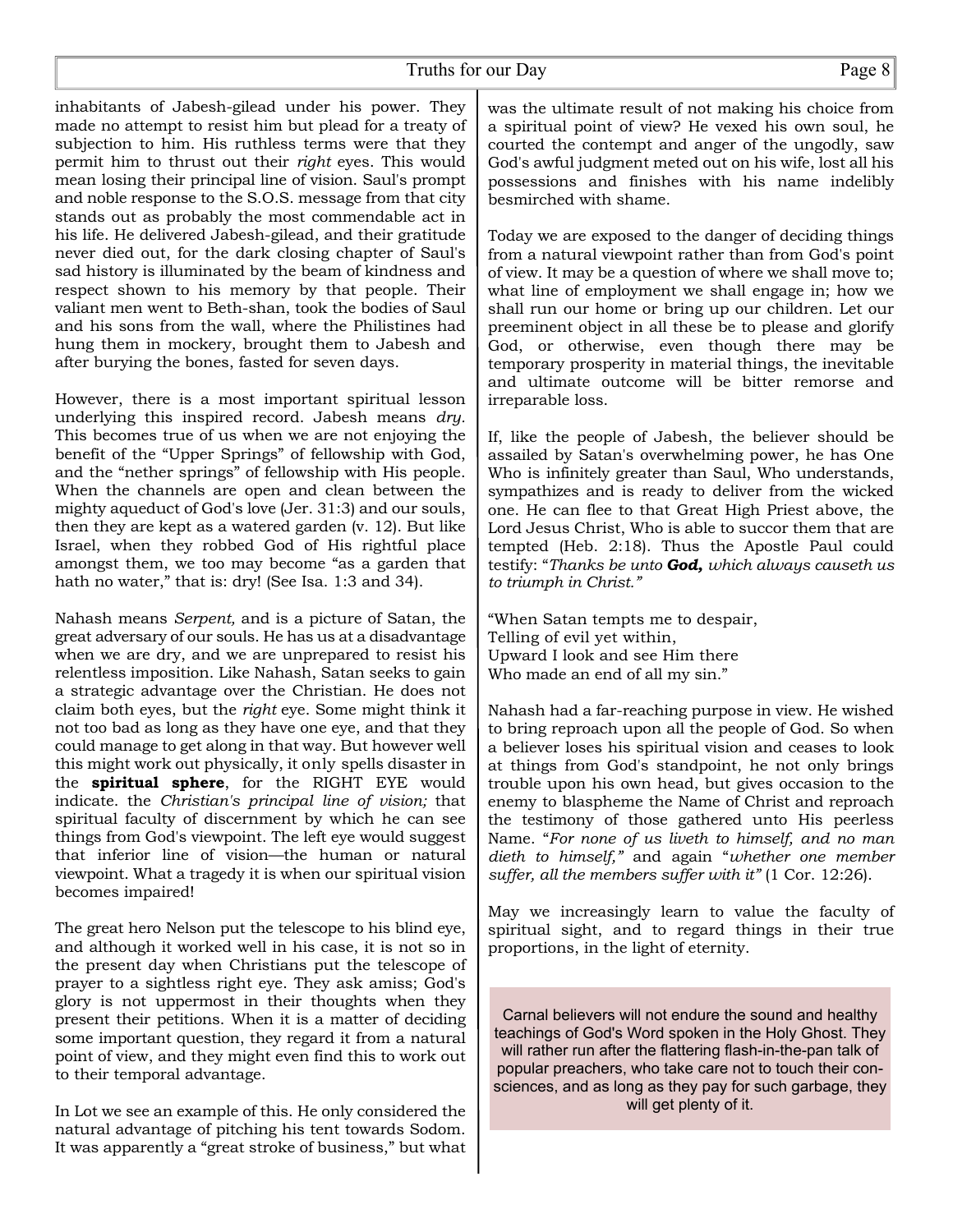### **PROBLEM: Closed Platforms (from Words in Season, 1939)**

#### **We are being threatened with the establishment of the closed Platform at Conferences: Is this Scriptural?**

Some years ago, there appeared in one of the thencurrent magazines for believers in this country a letter to the Editor suggesting such a procedure as mentioned in the above problem. The following is an answer written at that time but never sent for publication.

In your issue of February there has been raised the question of conducting our Conferences in Canada and United States. Reference is made to the earliest days of such gatherings on this Continent and the profitable character of the ministry at such times which resulted in the true Spiritual growth of the Lord's people and their practical separation from the world in its commercial, social and religious yokes and entanglements.

Permit me to state that those brethren, who then so profitably ministered the Word to us, were themselves standing testimonies to the truth so often declared by them "That Spirituality and exercise of heart to have messages from God, spoken in fellowship with God, rather than ability to speak fluently or even from wide assembly experience was what so affected the hearts and lives of the people of God". We think of those brethren, beloved of God, whose labors resulted in what are now the oldest and largest Assemblies on this Continent such men as D. Ross, D. Munro, John Smith, Jas. Campbell, Wm. Matthews, Thomas Muir; and younger men of that day as Jas. Goodfellow, R. Telfer, W. P. Douglas and many others who were among the earliest of ministering brethren at Conferences.

Those brethren, for the most part, were then young in years and all of them were comparatively limited in Assembly matters experimentally; no one of them had much above the other touching this world's learning yet their varied ministries were evident. And, believing that the risen Head of the church had given each their own peculiar gift, they made no attempt to restrain (by human arrangement either before or at those Conferences). The brethren differed because of their different abilities or differences of names, but the distinctive godly character of the older of these brethren made the younger fear to carelessly intrude in the ministry; hence the exercise that resulted in timely, helpful words and permanently practical results. Such beloved brethren as above named believed then, what, I trust, many of us believe still, that the less of man's ingenious arrangements and the more of godly exercise at such meetings, the more Scriptural and consequently more spiritual will such gatherings be.

The liberty which has obtained and does obtain for ministry at our conferences has been abused. This is beyond dispute; men little fitted and inexperienced have without doubt afflicted the Lord's people. That we, as a result, have suffered is without question; and that the inadequacy of professed ministry to help and the glaring unfitness of some who undertake to minister is just cause for discontent and complaint is clearly seen. Such things are indeed our shame and cause for humbling; but admitting all this, is our deliverance to come from repentance and doing the first works, that is, getting back to real exercise before God on the part of all who have professed to give themselves to ministry of the Word, seeking to exercise that reverence and godly fear which seemed so much to characterize both speakers and hearers in our early conferences; is this our remedy, or is our only or even best recourse to turn to human wisdom? Even that of older, abler and more experienced men among us and revert to prearrangement of speakers, some of whom do little else than go from one conference to another, *who* think little of traveling across the sea and *across* this vast continent, two, three, *or* even more times a year to do what has been prearranged for them to the exclusion of the ministry of brethren, whose often trying labors, have resulted in the Salvation and gathering together in Assembly character those who compose those very conferences.

We live in days when the call is everywhere made for organization; specialists are in demand for every department in business. Is it possible that we, as the people of God gathered to the name of our Lord Jesus Christ, are headed in the same direction? We look at some countries where prearrangement predominates and where the closed platform is in evidence, *and we* do not feel convinced that human arrangement of meetings as suggested for conferences, large or small, has led to any advancement of outstanding spiritual growth nor has it enhanced the Pilgrim character of things which so marked our earliest and best days of collective testimony on both sides of the Atlantic.

Shall we not rather seek to humble ourselves because we have so signally failed, and instead of seeking deliverance in prearrangement, return again to God's arrangement, which is not at all haphazard, neither is it limited to the organization of any group of local overseeing brethren. Scripture gives no direct warrant for the closed platform, nor for any prearrangement of ministers or ministry, neither does it give license to unfitted men and consequently, uncalled men to impose themselves upon the people of God. "He gave some evangelists; some pastors and teachers" and grace should be exercised by those differently fitted; to use their gift in their sphere that all things may be to edifying!